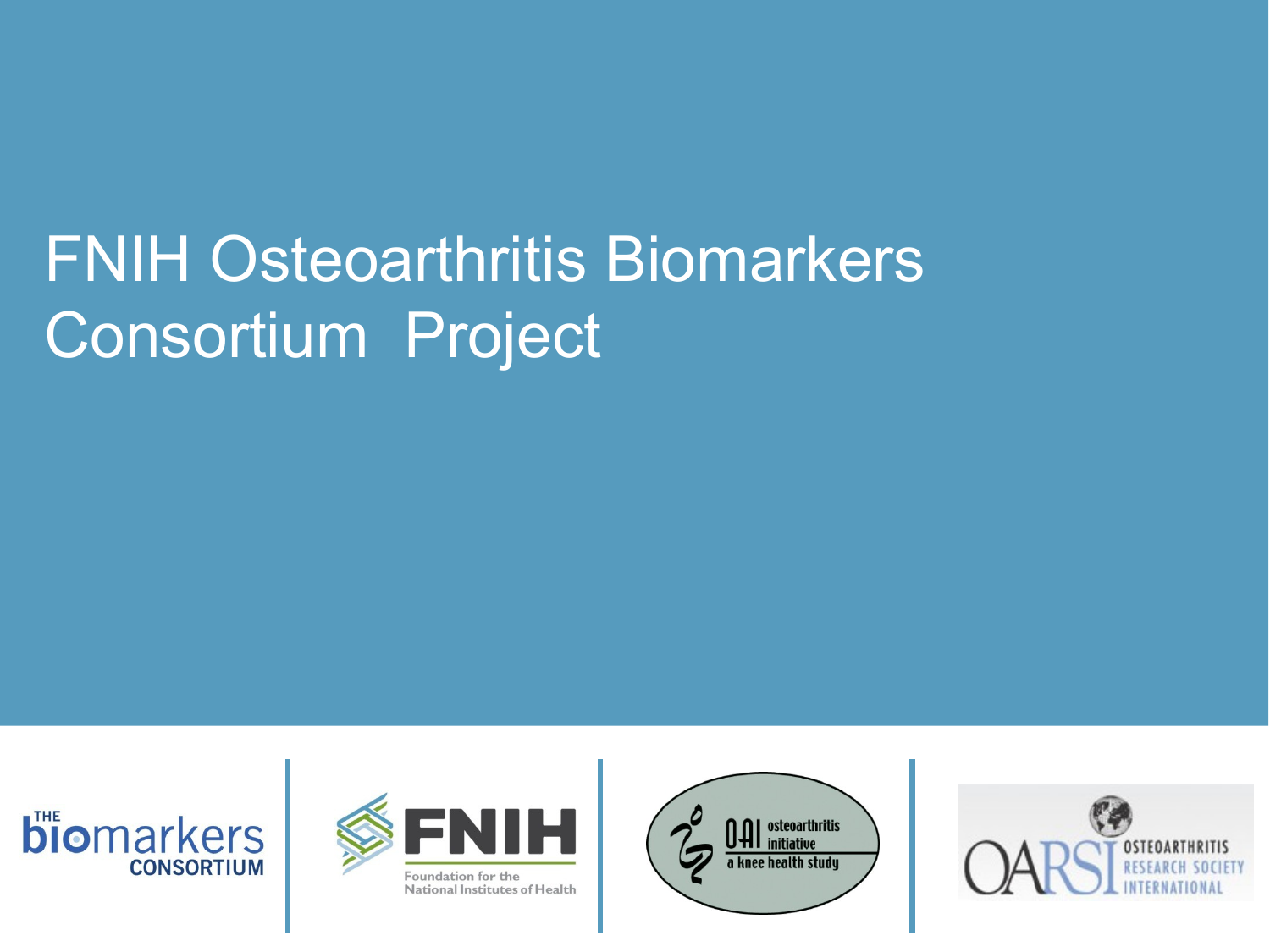## Osteoarthritis (OA): Increasingly Prevalent Disabling Disease





- 27 million Americans with OA
- Symptomatic knee OA occurs in 13% of  $persons \geq 60$  yrs
	- The risk of mobility disability attributable to knee OA greater than due to any other medical condition in people  $\geq 65$  yrs
	- By 2020 number of people with OA will double due to aging population and obesity
- Many promising OA drug and biomarker candidates; OA Biomarker Project critical next step

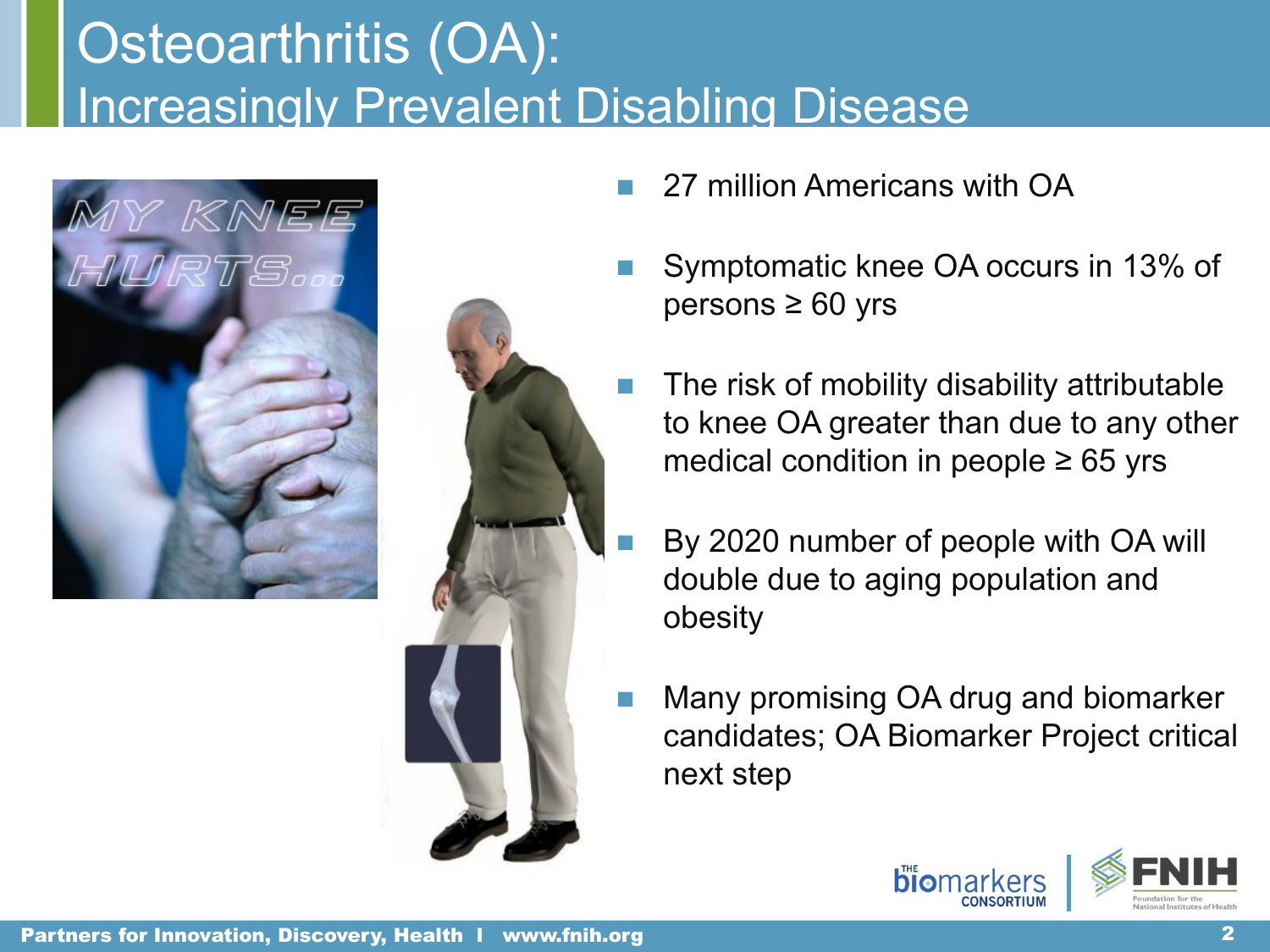### Changing The Paradigm of OA Drug Development: Identifying Patients With Earlier Stage Disease for Early Treatment Intervention

### **OA process begins 20 years before joint space (JSN) narrowing detects disease**



Partners for Innovation, Discovery, Health l www.fnih.org 3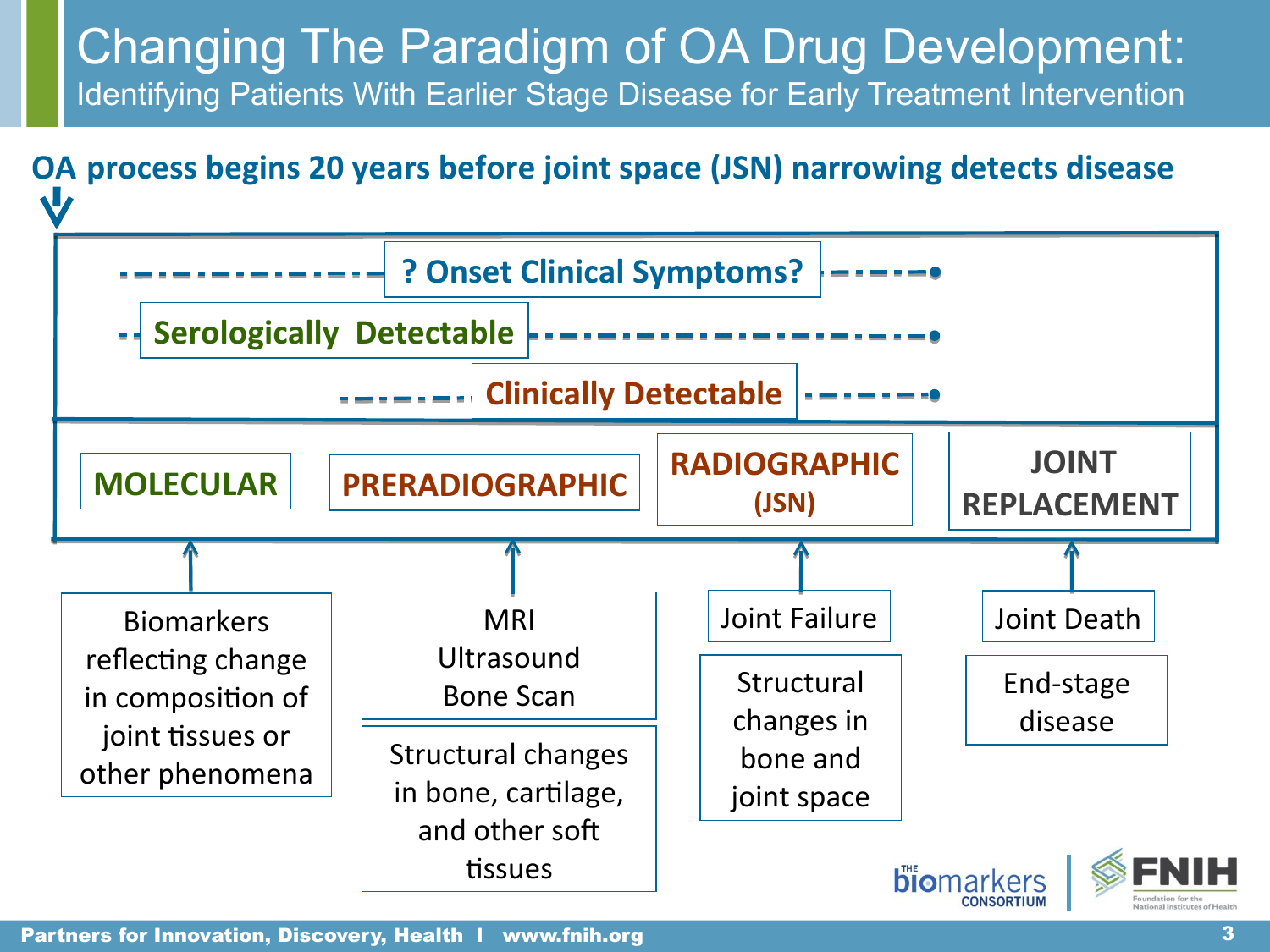## Critical Need for OA Therapeutics

- No treatment exists that can preserve joint structure or modify progression
- Current therapeutics provide relief of symptoms but, largely palliative
- Therapeutics for knee OA limited to use of OTC\* pain relievers (aspirin, acetaminophen), NSAIDs\*\* (which have GI/CV ‡ risks) and cautious waiting for eventual referral for total joint replacement
- Biomarkers may provide a rapid indication of response to a particular intervention and streamline the discovery of new therapeutic agents
- However, currently, there is no consensus for a process of OA biomarker validation and qualification (e.g., biochemical markers, to imaging markers).

\*\*Nonsteroidal anti-inflammatory drugs ‡Gastrointestinal/cardiovascular

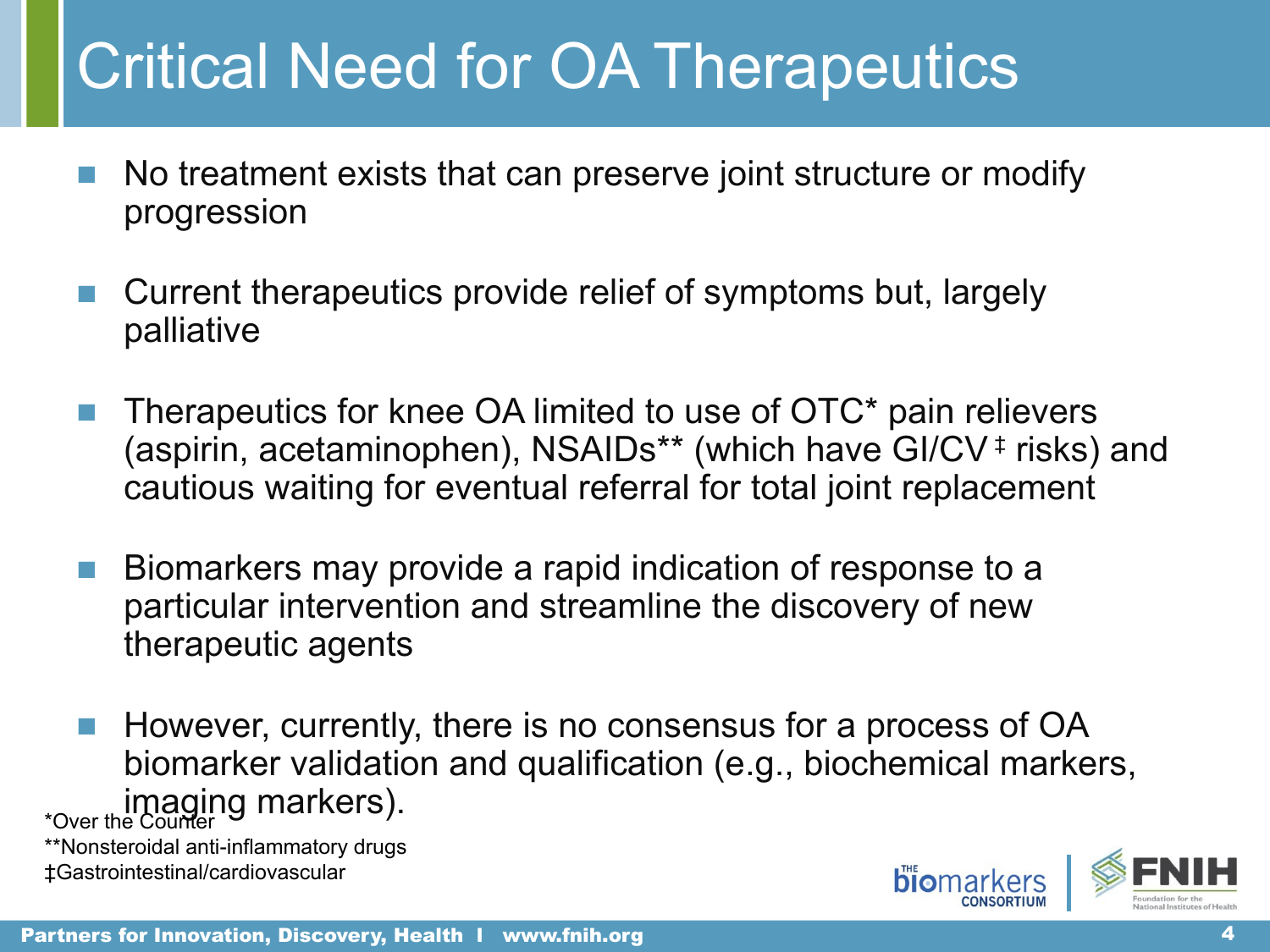## Osteoarthritis Biomarkers Project

### ■ **Project Goals:**

- Identification of one or more qMRI measures that surpasses sensitivity of joint space narrowing (JSN), an outmoded biomarker of disease progression and clinical outcome, the current regulatory endpoint
- Assess 12 biochemical markers (serum and urine) and correlate with clinical outcome
	- Biochemical markers can elucidate physiological joint changes more directly than imaging
	- Provide direct measure of drug effect, as pharmacodynamic markers, for confirmation of drug mechanism of action

### ■ **Sample Cohort:**

- Utilizes NIH OA Initiative (OAI) data set
- Large longitudinal study of 5,000 OA patients
	- use of 200 cases & 400 controls
- Clinical, structural and biochemical patient characteristics for study and preliminary qualification to determine which markers are most helpful to drug development

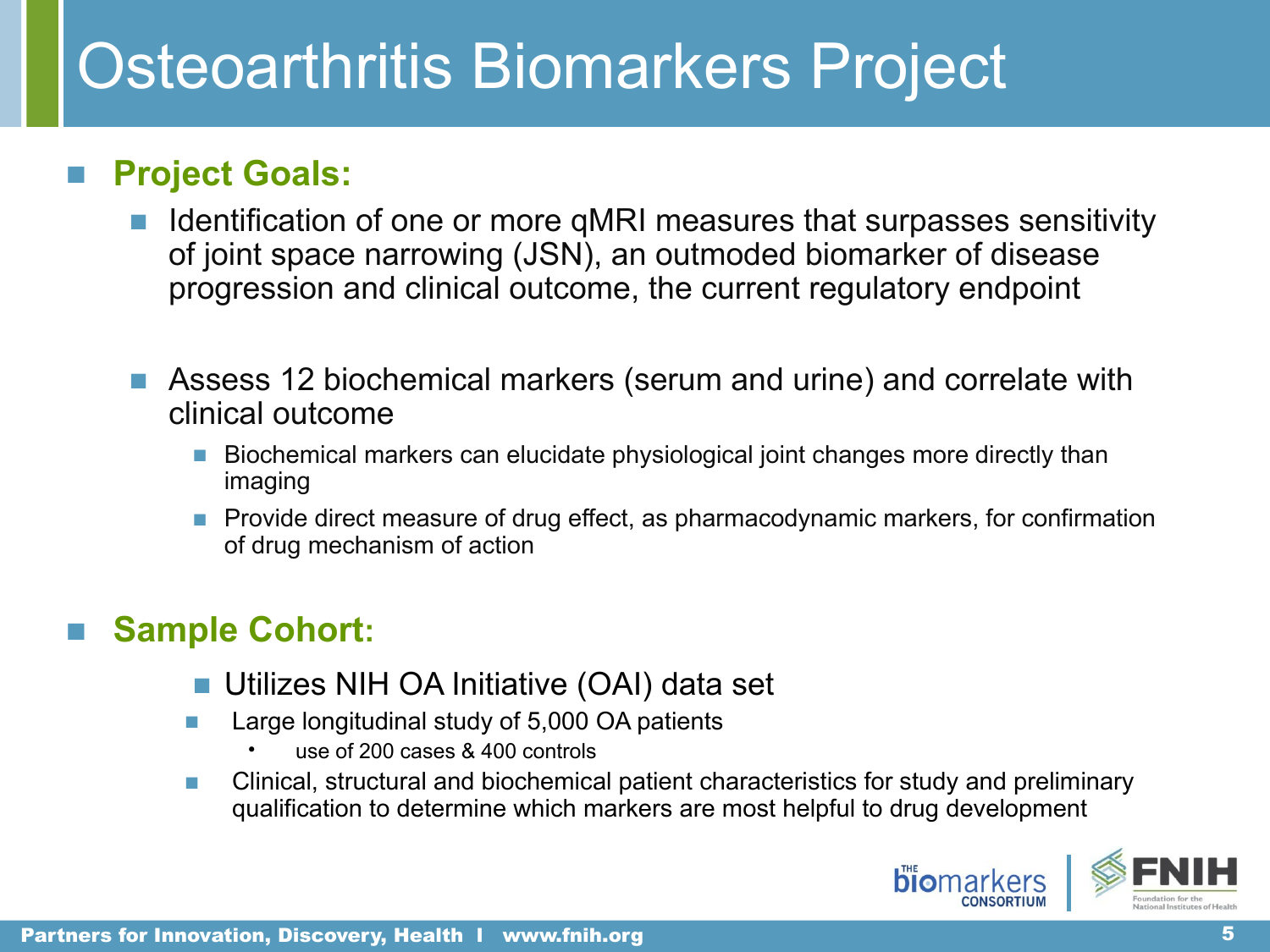## OA Biomarkers Project: Leveraging Previous Research Efforts

- NIH Osteoarthritis Initiative (OAI) : a multicenter, longitudinal, prospective, observational study of knee OA, with the aim of developing a public domain research resource to facilitate the scientific evaluation of biomarkers for OA, as potential surrogate endpoints for disease onset and progression
	- The OA Biomarkers Project is among the first to utilize the imaging and biospecimen resources of the OAI in a study of long-term structural and clinical outcomes



- The biomarkers being analyzed in the FNIH OA Biomarkers project were selected after a series of meetings by the Osteoarthritis Research Society International (OARSI), the leading professional society in OA, the FDA and key opinion leaders from the private and public sectors
	- OARSI-FDA OA Initiative: critical appraisal on the issues related to clinical development programs for the treatment and prevention of OA; recommendations to the FDA for updating the 1999 OA guidance for drug development

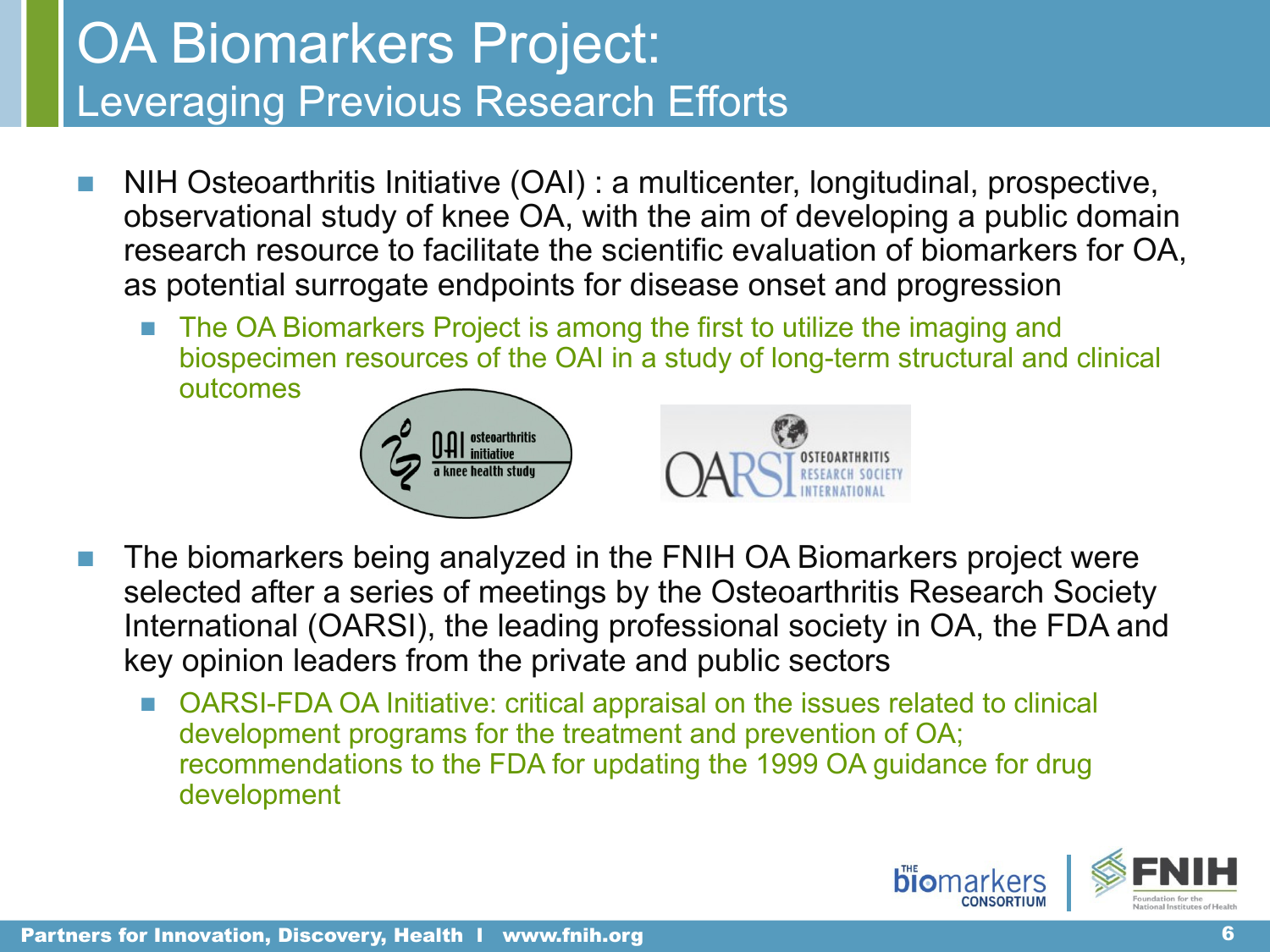# The Osteoarthritis Initiative

**University of California, San Francisco (data coordinating center) Memorial Hospital of Rhode Island, Pawtucket The Ohio State University, Columbus University of Maryland School of Medicine, Baltimore University of Pittsburgh** 

#### **Private sector sponsors**

- • **GlaxoSmithKline**
- • **Merck Research Laboratories**
- • **Novartis Pharmaceuticals Corporation**
- • **Pfizer, Inc.**

### **OAI Steering Committee**

- • **OAI institutions**
- • **Private sector sponsors**
- • **NIH sponsors**
- • **Liaison from the Food and Drug Administration**
- • **Liaisons from other interested entities**

### **NIH Sponsors**

- • **NIAMS**
- **NIBIB**  • **NCMHD**
- • **NIA** • **NCCAM**
- **ORWH**

• **NIDCR**

#### **NIH Management**

- • **Project Officer**
- • **Contracting Officer**
- • **Institute Directors**
	- **NIAMS**

**biomarkers** 

• **NIA**

**Observational Safety and Monitoring Board**

**Foundation for the** 

**National Institutes of Health** 

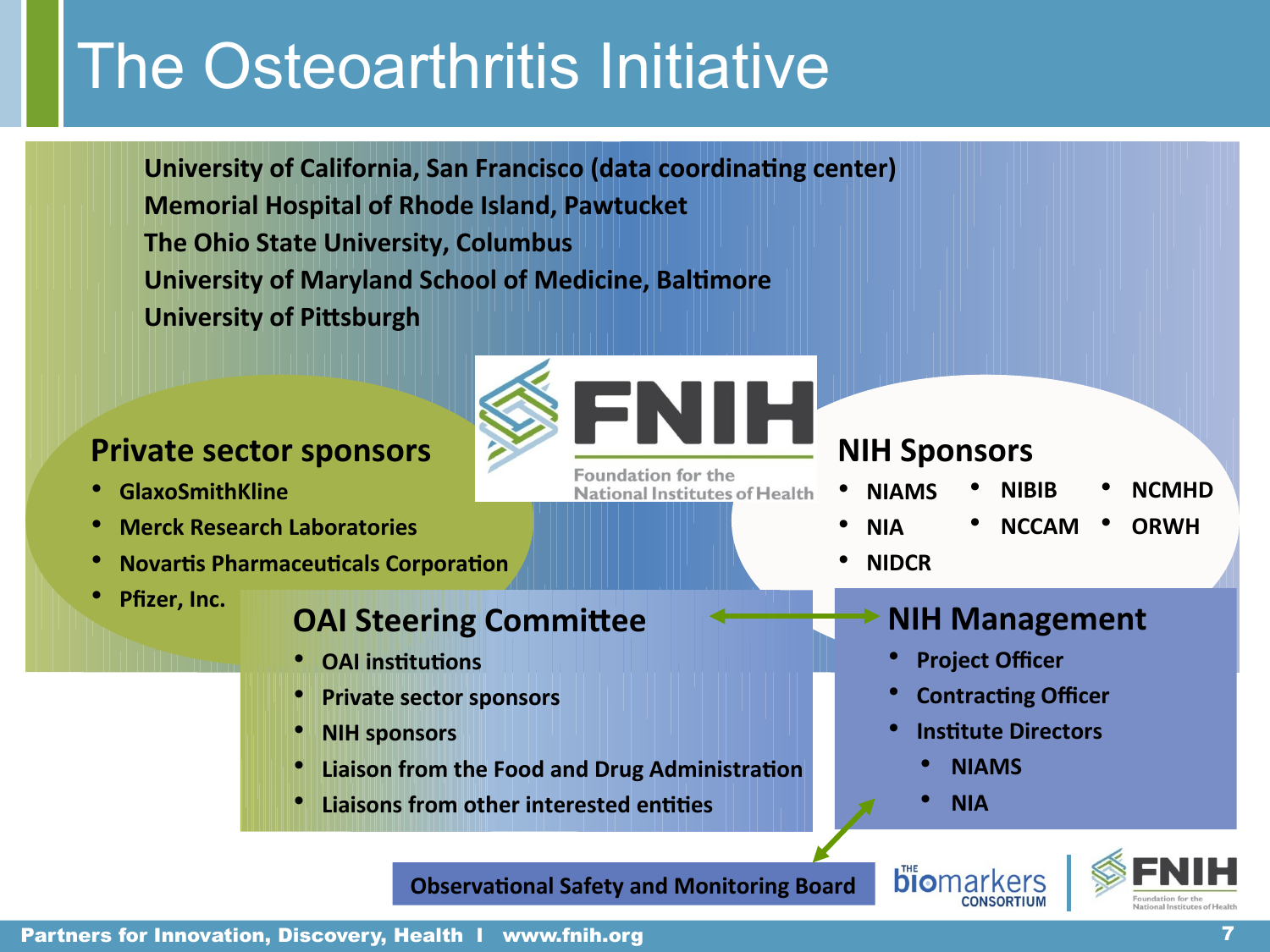# OA Biomarkers Project Overview

- A 2.5-year study assessing the change of plain radiographic measures, magnetic resonance imaging (MRI) measures and biochemical markers over 1 and 2 years as predictors of disease progression and clinical outcomes during a 4 year follow-up
	- Launch February 2012
	- Targeted Completion and Public Data Release August 2014

### ■ *Principal Investigators*:

- David J. Hunter, MD, PhD, University of Sydney, Royal North Shore Hospital
- Virginia Byers Kraus, MD, PhD, Duke University Medical Center

### ■ *Specific Aims:*

- To examine the relationship between biochemical and imaging biomarkers and their progression and clinical outcomes over 4-years
- To identify the most responsive marker(s) of OA progression
- To develop a risk score based on baseline values of several biomarkers that would determine those who progress rapidly to case status

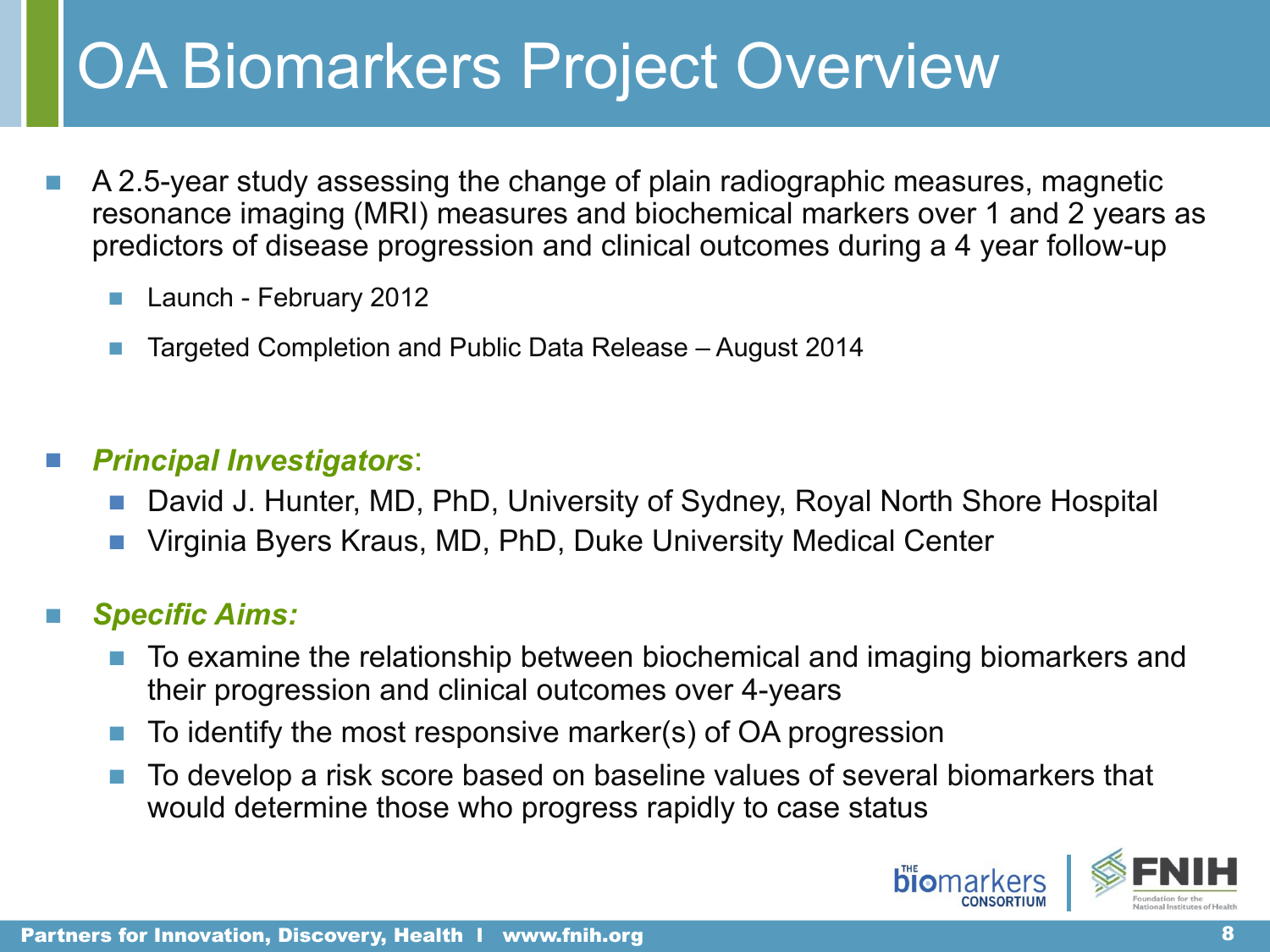## Benefits of OA Project

- Data will be produced qualifying the best candidate imaging/biochemical biomarkers, for immediate use in clinical trials (retrospective analysis or prospective trials).
- Clinical validation and qualification of high potential OA biomarkers is most effective means to drive development of new disease modifying drugs.

### **Assuming Success:**

- Stratify patients who will be progressors (*enrich trials with targeted populations*)
- Facilitates smaller, shorter trials more closely linked to clinical outcome endpoints (*reduced cost, quicker results*)
- Validated biomarkers can be used to assess subjects at earlier stages of disease when therapeutics are presumed to be more effective (*improved treatments*)
- Provide a rich context of structural and biochemical measurements for evaluating other biomarkers in the same sample of OAI subjects (*advance knowledge base*)

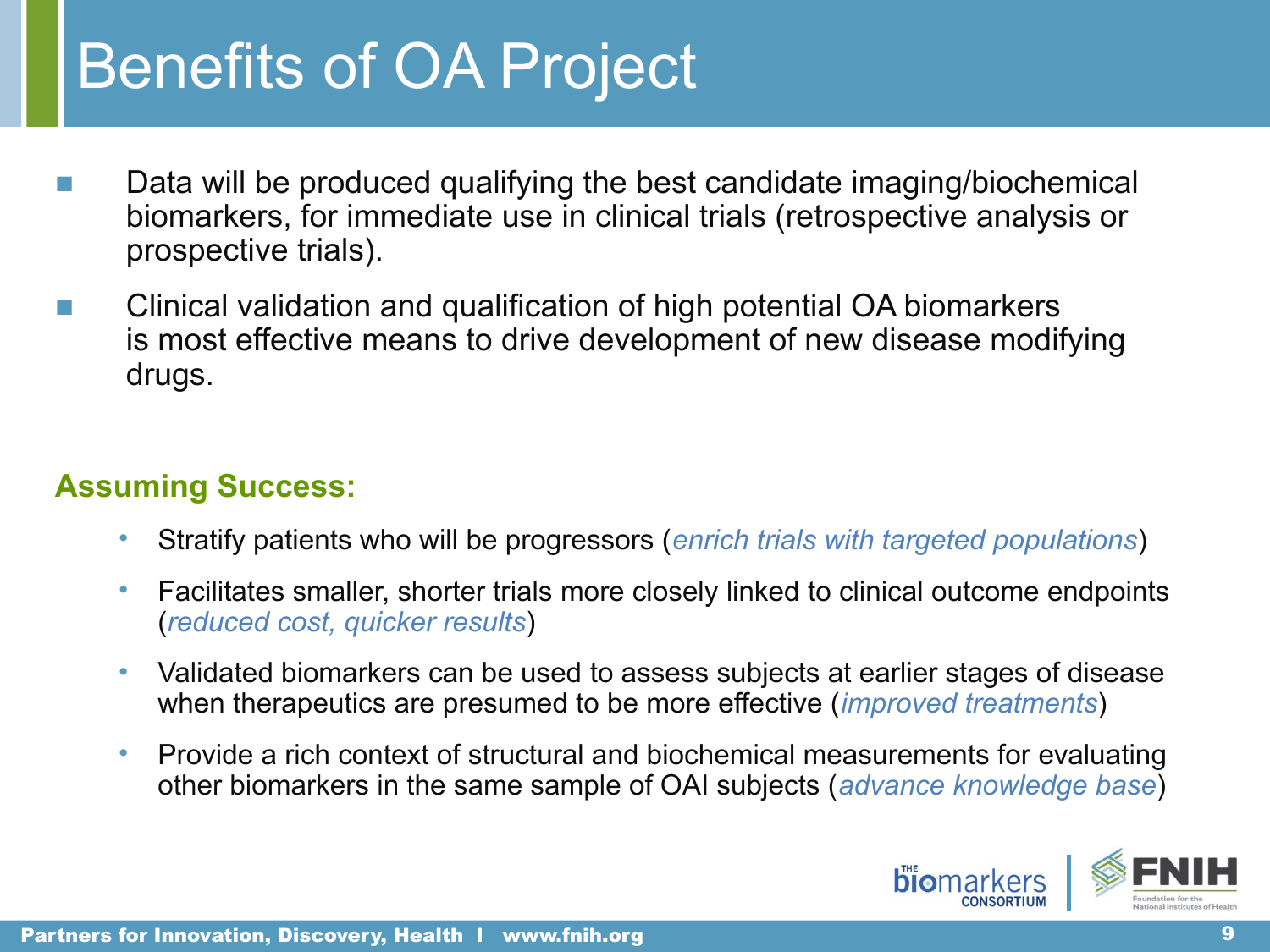# OA Biomarkers Project Team

- **Neil Bodick, M.D.** Flexion Therapeutics
- **Virginia Byers Kraus, M.D., Ph.D. (co-chair)** Duke University
- **Sahar Dawisha, M.D.** FDA, Center for Devices and Radiologic Health
- **Klaus Flechsenhar, M.D.** Sanofi
- **Ali Guermazi, M.D.** Boston University Medical Center
- **John Hardin, M.D.** Arthritis Foundation
- **Yves Henrotin, Ph.D.** University of Liege
- **David Hunter, M.D., Ph.D. (co-chair)** University of Sydney
- **Joanne Jordan, MD** UNC
- **Jeff Katz, M.D.** Brigham and Woman's Hospital
- **Kent Kwoh, M.D.** University of Pittsburgh
- **John Lynch, Ph.D.** University of California, San Francisco
- **Christoph Ladel, Ph.D.** Merck Serono
- **Gayle Lester, Ph.D.** NIAMS
- **Elena Losina, Ph.D.** Brigham and Women's Hospital
- Jonathan Larkin., Ph.D. GlaxoSmithKline
- **Michael Nevitt, M.D., Ph.D.**  University of California, San Francisco
- **Frank Roemer, M.D.** University of Erlangen
- **Lucio Rovati, M.D.** Rottapharm Madaus
- **Linda Sandell, Ph.D**. Washington University
- **Bill Parrish, Ph.D.** DePuy Mitek
- **Valorie Thompson, Ph.D.** OARSI Consultant
- **Wayne Tsuji, Ph.D.** Amgen
- **Josep Vergés , M.D., Ph.D.** Bioiberica S.A.
- Susanne Wang, M.D., Ph.D. AbbVie

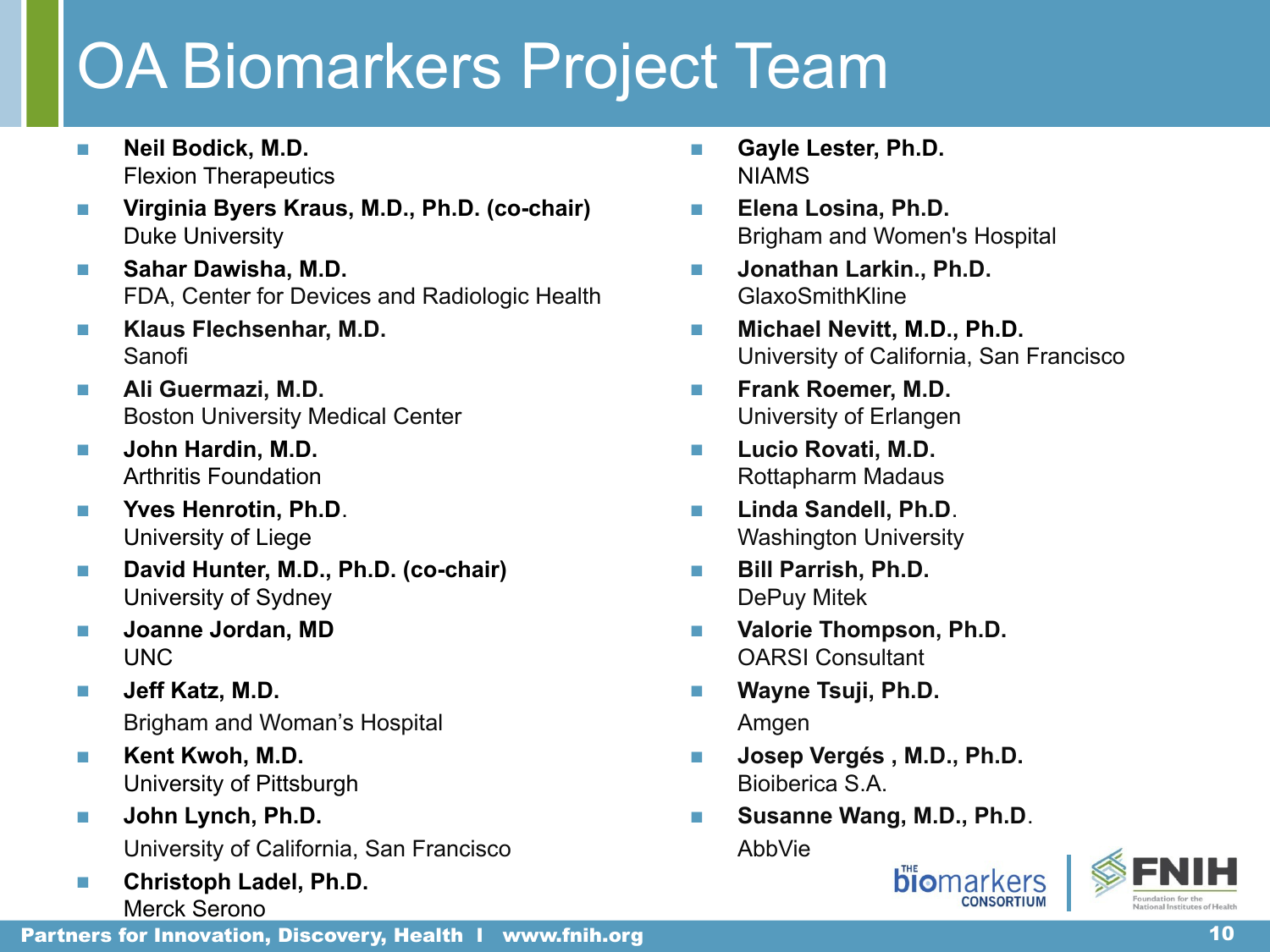# OA Imaging Biomarkers

- OA Biomarker Project is assessing 15+ OA imaging markers and correlate with clinical outcomes
- Radiographic (x-ray) measures
	- Minimum JSW, JSW (X), FSA, OARSI JSN
- Quantitative MRI measures
	- Changes in cartilage (morphometry), sub-chondral bone, bone shape, bone marrow lesion volume, osteophyte volume
- Semi-quantitative MRI measures
	- Bone marrow lesion (BML) size, synovitis, effusion, meniscus morphology, cartilage morphology and attrition

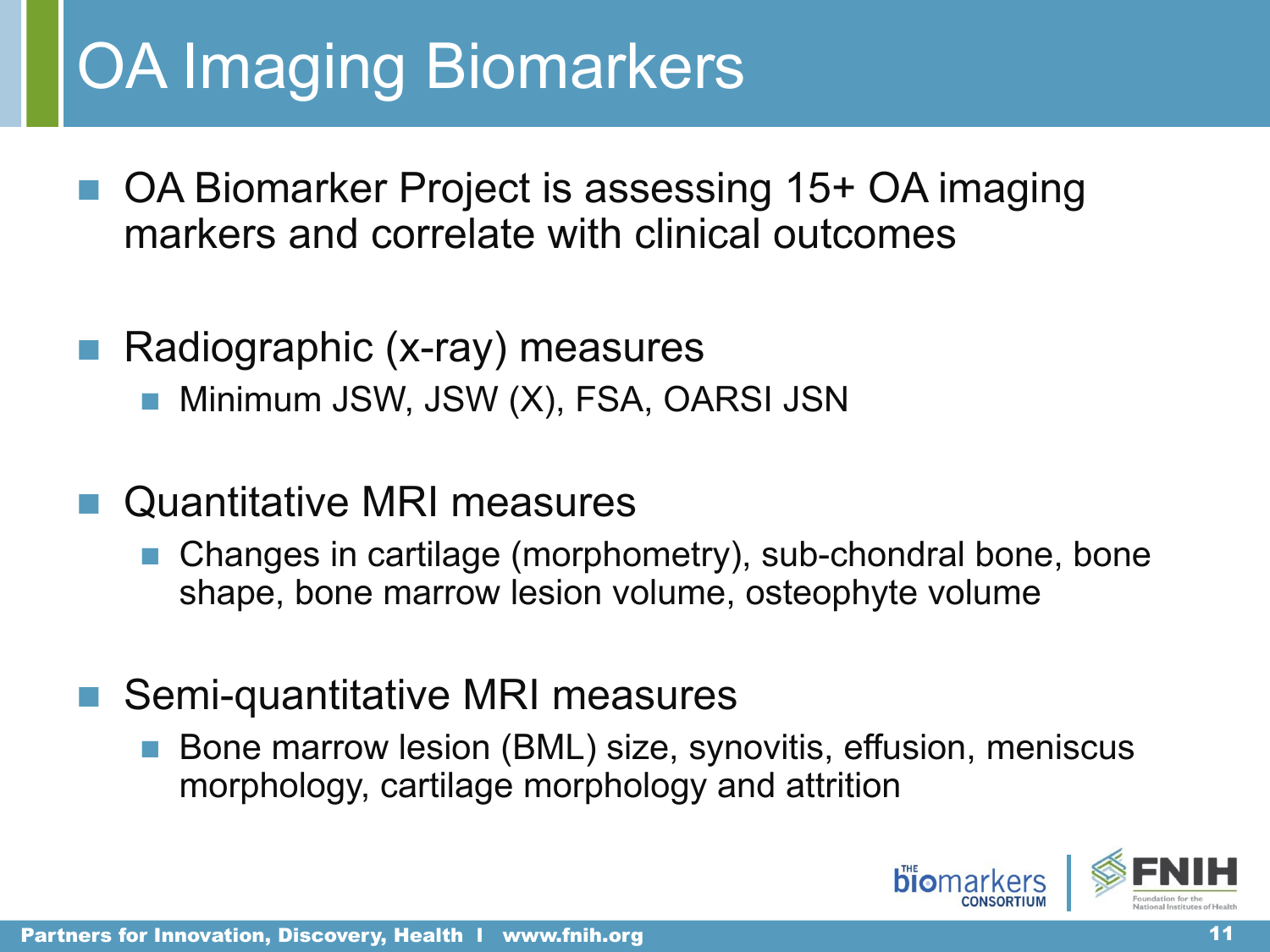## Radiographic JSN: Current Regulatory Standard

■ Radiographic (x-ray) JSN hinders drug development

- JSN is a poorly responsive endpoint requiring clinical trials of 2-4 years duration with 500 – 1,000 subjects to determine effect of therapy
- Poor correlation between radiographic JSN and severity of clinical symptoms
- Identifies patients with more advanced OA who may not be as responsive to pharmacologic intervention

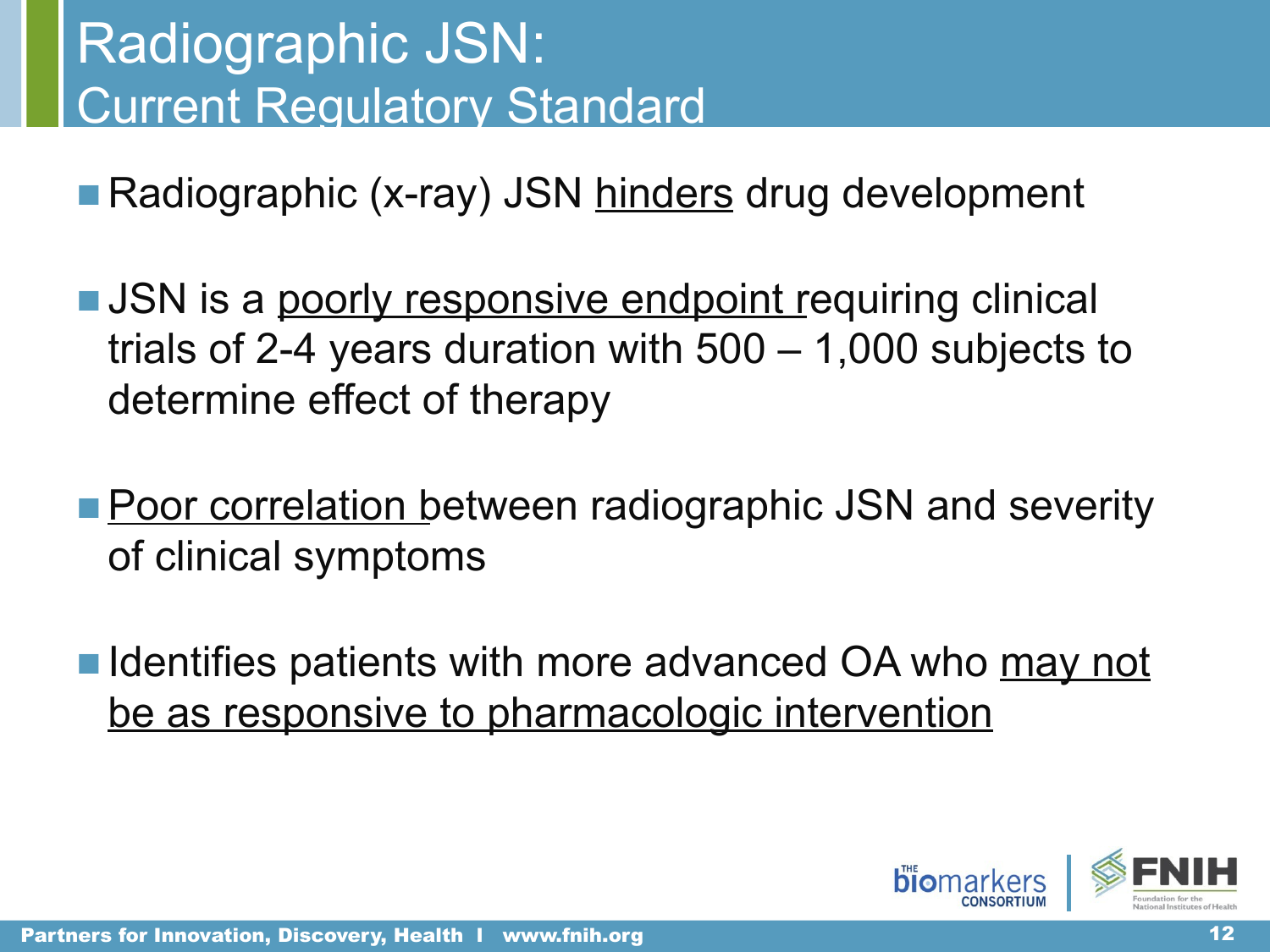## Clinical Outcome Definition: Clinically Meaningful Change

- Case Group will be defined by the combination of x-ray **AND** symptom outcomes each achieved by 48 month follow-up period (not necessarily concurrently)
	- Definition of x-ray medial tibiofemoral (TF) JSW decrease from  $\sim 0.7$ -1 mm but dependent on smallest detectable difference in OAI  **AND**
	- Pain and function WOMAC\* minimum clinically important difference (MCID) definitions from the literature
- Inclusion criteria
	- KLG 1, 2 or 3 at baseline from central reading
	- Subject has knee radiographs at 24 months



\*Western Ontario and McMaster Universities Arthritis Index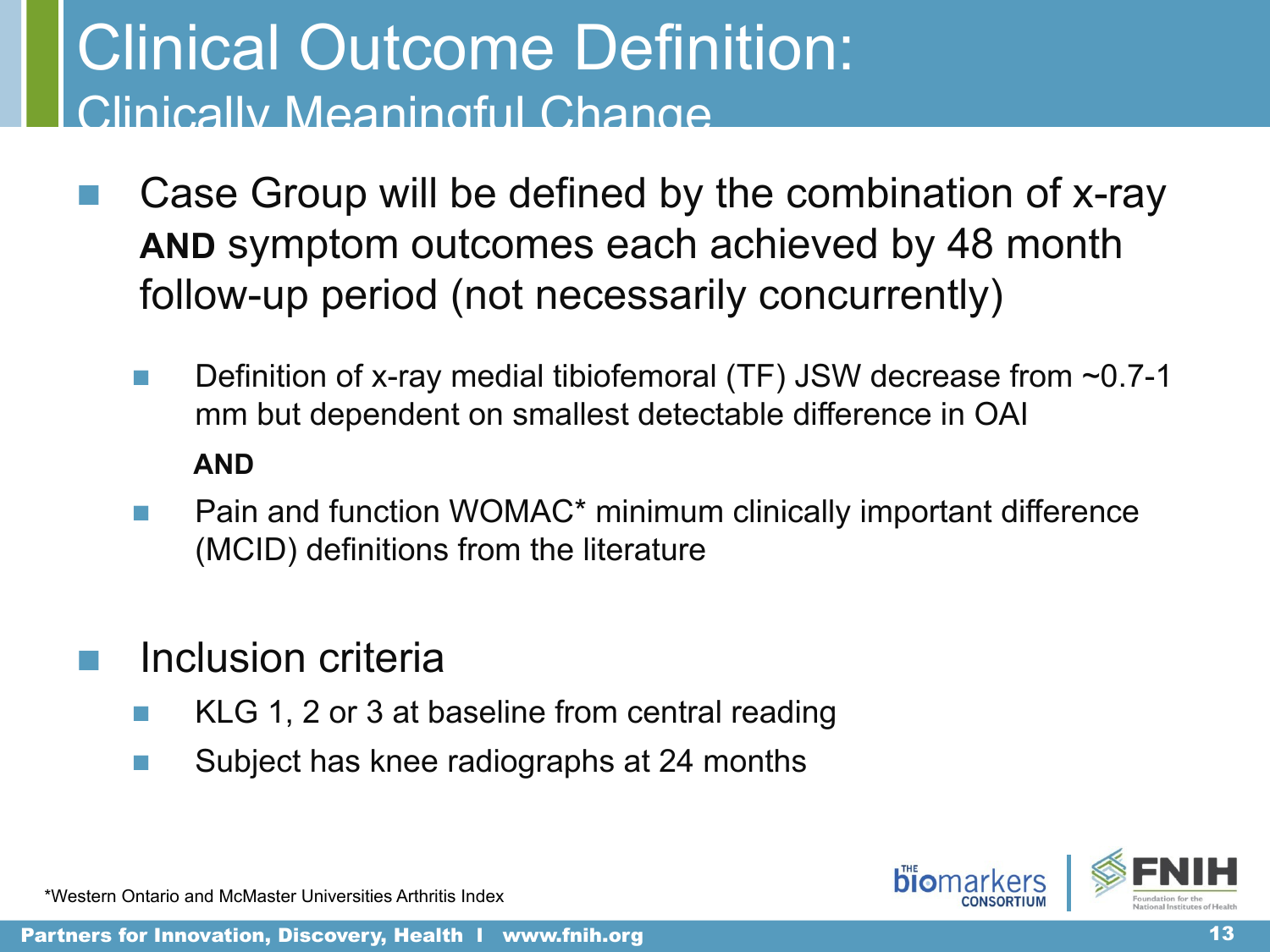Quantitative MRI Allows for Identification of Multiple Tissue Targets for Richer Information on Patient Characterization and Drug Effects



### **JSN X-ray Quantitative MRI**



Figures provided courtesy of ALi Guermazi, MD, PhD, Boston Imaging Corp Lab





Partners for Innovation, Discovery, Health 1 www.fnih.org 14 14 14 14 15 16 17 17 18 17 18 17 18 17 18 17 18 1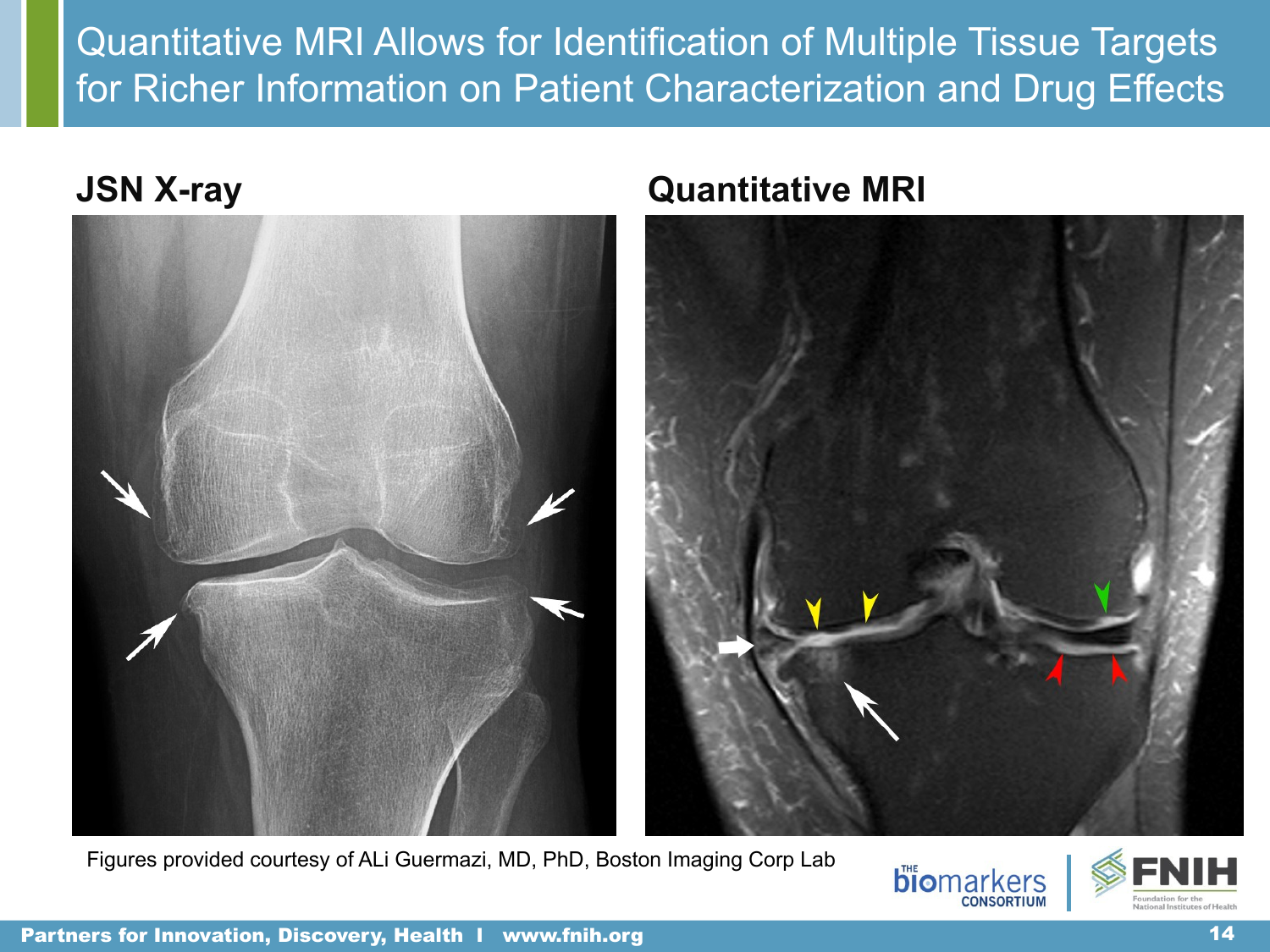## How MRI Biomarkers Will Advance Disease Modifying OA Drug (DMOAD) Development

### **MRI protocols can detect subtle changes in cartilage, bone, synovium, menisci and other joint structures**

- Stronger MRI magnets and more sensitive protocols for cartilage imaging, allows for detection of subtle structural changes
- The OA Biomarkers Project will start to answer whether the imaging progressions seen on MRI are clinically meaningful ■ Initial results presented at OARSI 2013
- Clinical trials using MRI for rheumatoid arthritis, multiple sclerosis, carotid artery disease and Alzheimer's have developed protocols to optimize the consistency of data in multi-center trials

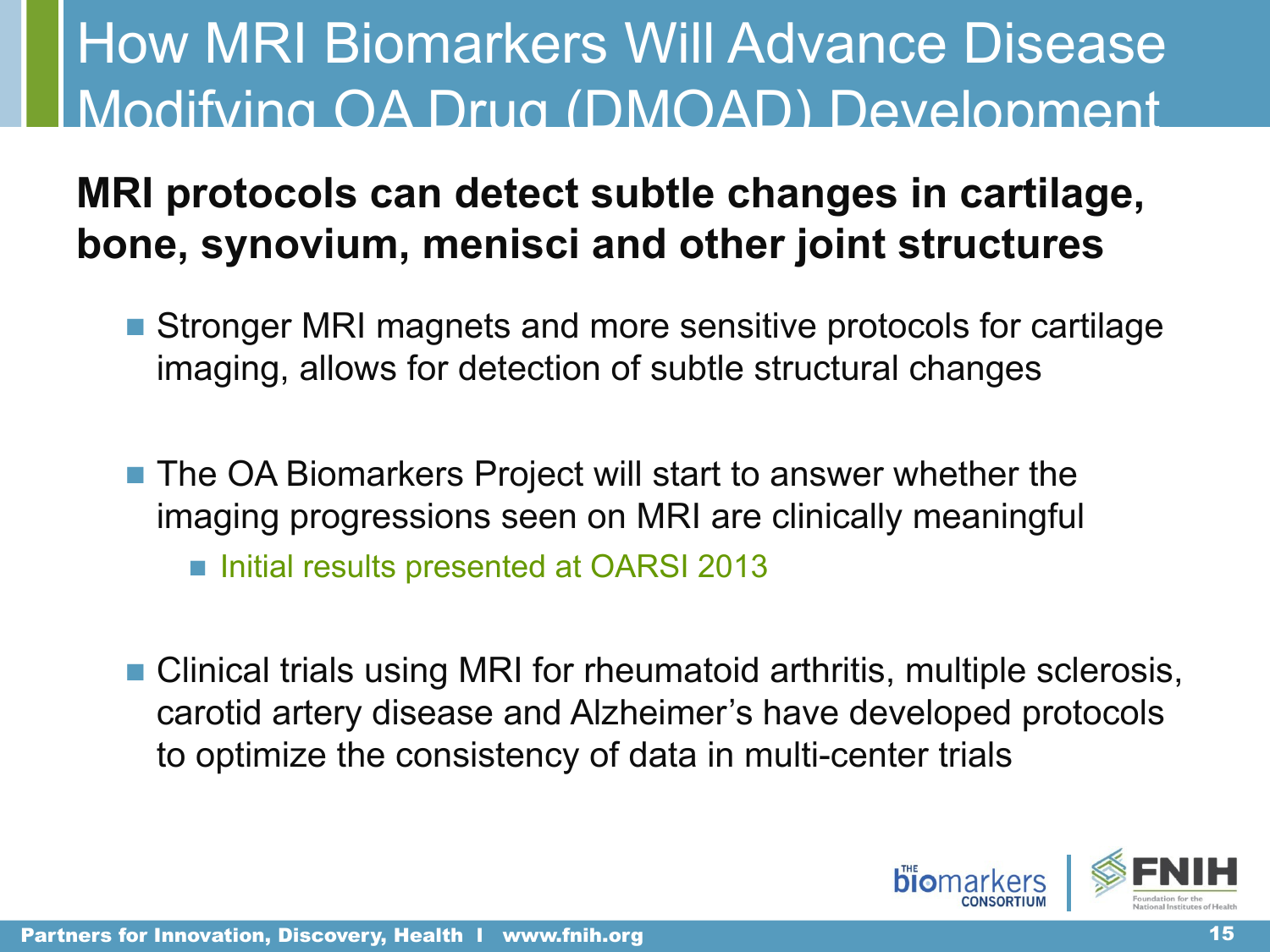## OARSI 2013 Abstract

- Title: **Preliminary Assessment of Predictive Validity of periarticular bone area and shape markers in knee OA**
	- *Poster Presentation: OARSI 2013 (April 18-21, Philadelphia, PA)*
- Abstract focused on initial gMRI image assessments of periarticular bone area and 3D shape markers at 24 months to see if this will predict clinical OA progression in the knee over a 48 month follow-up
- Results: Greater changes in bone area and shape markers over 24 months in knees with mild to moderate radiographic OA predict greater likelihood of progression over 48 months. Analysis shows statistically significant differences in joint space loss (JSL) in cases vs. controls but not for pain cases.

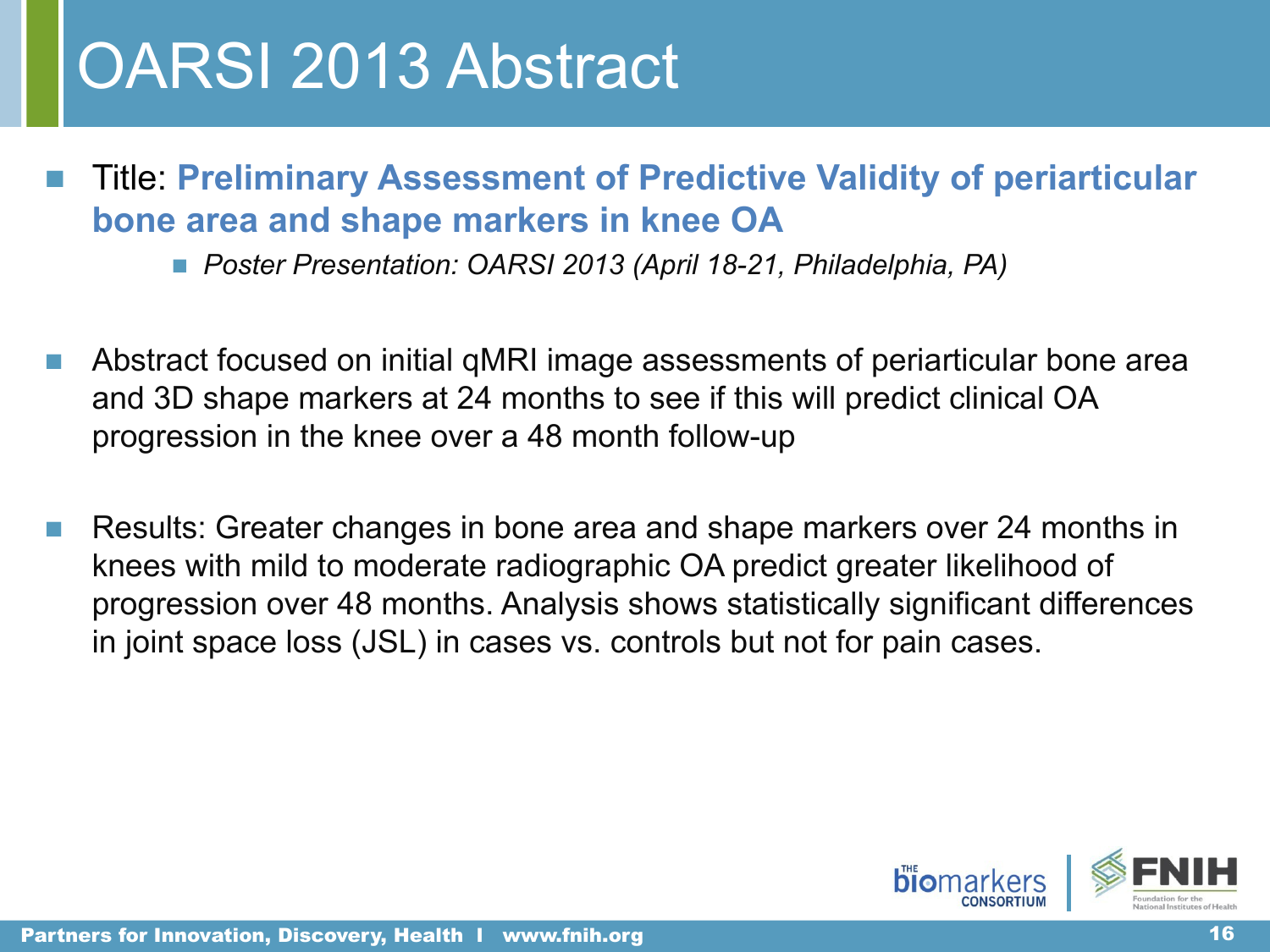## OA Biochemical Markers

- The OA Biomarkers Project is assessing 12 different biochemical markers (and urine creatinine for normalization of urinary markers) and correlate with clinical outcome
	- Biochemical markers can elucidate physiological joint changes more directly than imaging
	- Provide direct measure of drug effect, as pharmacodynamic markers, for confirmation of drug mechanism of action
- Biomarker assays and validation are being performed by LabCorp Clinical Trials, a CLIA-certified laboratory with global expertise in laboratory testing

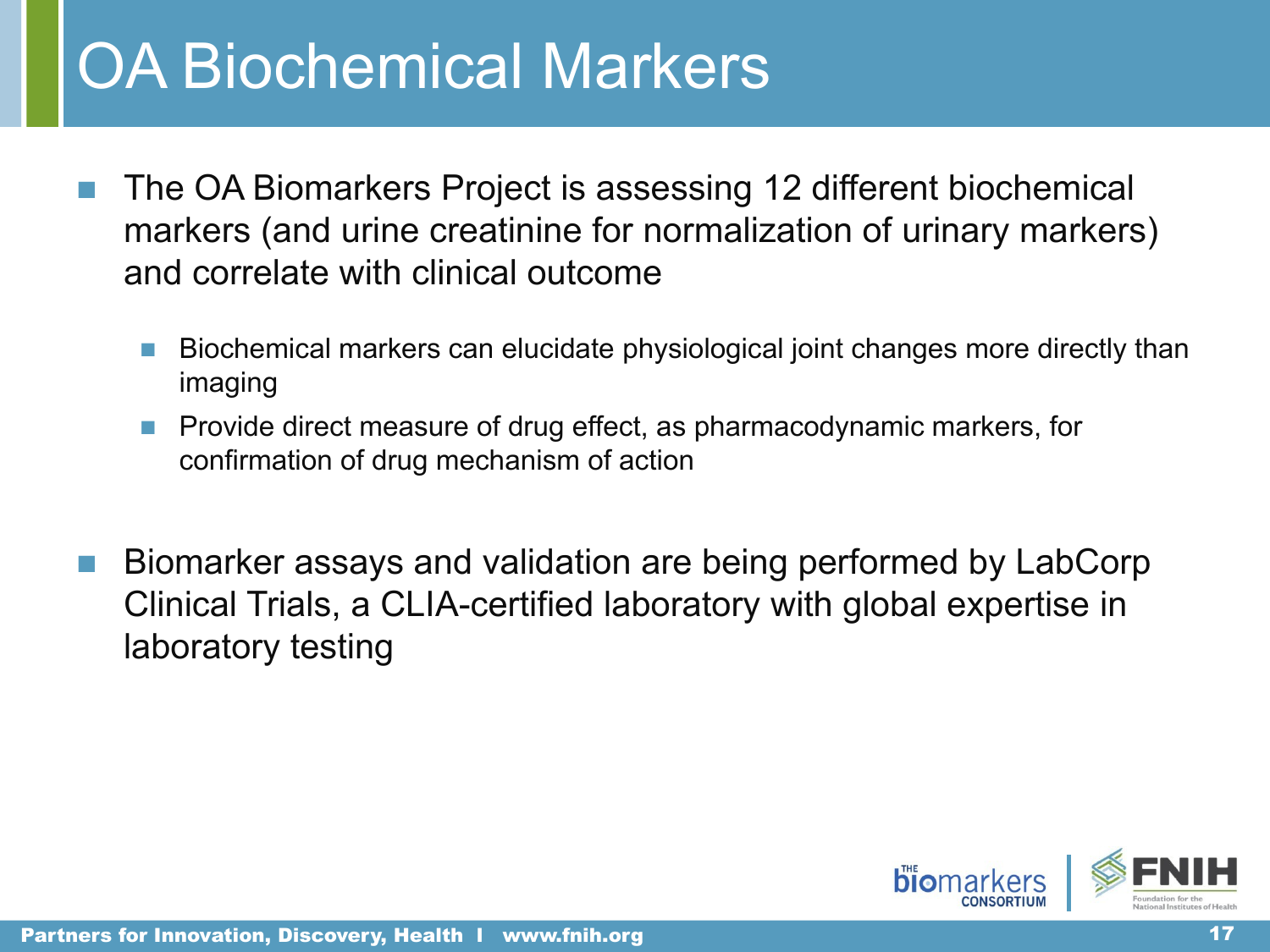## Panel of 12 OA-Related Biomarkers

| <b>Biomarker</b>                   | <b>Process (preliminary)</b>                       | <b>BIPEDS</b><br><b>Classifications</b>       | <b>Surrogacy Based on Human Clinical</b><br><b>Trials</b> (proliminary)                                                                                                    | <b>ELISA assay type</b>                |
|------------------------------------|----------------------------------------------------|-----------------------------------------------|----------------------------------------------------------------------------------------------------------------------------------------------------------------------------|----------------------------------------|
| urinary CTX-II <sup>*</sup>        | type II collagen degradation                       | Knee: BPED<br>Hip: BPD                        | characterization: changed significantly in 3 pharmacologic<br>trials that met primary clinical endpoints                                                                   | competitive-inhibition                 |
| serum COMP*                        | cartilage degeneration                             | Knee: BPD<br>Hip: BPD                         | exploration: not used to date in pharmacologic trial                                                                                                                       | competitive-inhibition and<br>sandwich |
| serum HA                           | osteophyte burden, synovitis                       | Knee: BPED<br>Hip: P                          | demonstration: changed significantly in one pharmacologic<br>trial that met primary clinical endpoints                                                                     | sandwich protein binding assay         |
| serum and urine C1,2C *            | Types I and II collagen<br>degradation             | Knee: $D(u)$<br>Hip: none                     | exploration: nonsignificant change in one pharmacologic trial<br>that met primary clinical endpoint                                                                        | competitive-inhibition                 |
| serum and urine $C2C$ <sup>*</sup> | type II collagen degradation                       | Knee: $E(s)$ , $D(u)$<br>Hip: B(s)            | demonstration: nonsignificant change in one pharmacologic<br>trial that met primary clinical endpoint                                                                      | competitive-inhibition                 |
| serum CPII *                       | type II collagen degradation                       | Knee: D(s)<br>Hip: B(s)                       | exploration: nonsignificant change in one pharmacologic trial<br>that met primary clinical endpoint                                                                        | competitive-inhibition                 |
| Serum PIIANP                       | Type II collagen synthesis                         | Knee: BPD<br>Hip: none                        | exploration: not used to date in pharmacologic trial                                                                                                                       | competitive-inhibition                 |
| urine/serum NTX-1 *                | bone resorption                                    | Knee: $P(u)$ , $E(u)$<br>Hip: P(s)            | demonstration: changed significantly in one pharmacologic<br>trial that met primary clinical (WOMAC) endpoint                                                              | competitive-inhibition                 |
| Urine and serum CTX-1 *            | bone resorption                                    | Knee: $B(u)$ , $D(s/u)$ , $P(u)$<br>Hip: none | exploration: not used to date in pharmacologic trial                                                                                                                       | competitive-inhibition                 |
| serum CS846 *                      | cartilage aggrecan<br>synthesis/turnover           | Knee: P<br>Hip: none                          | exploration: nonsignificant change in one pharmacologic trial<br>that met primary clinical endpoint but changed associated<br>with concurrent JSN                          | competitive-inhibition                 |
| serum MMP-3                        | protease involved with joint<br>tissue degradation | Knee: E<br>Hip: none                          | characterization: changed significantly in two pharmacologic<br>trials that met primary clinical endpoints                                                                 | sandwich for total MMP-3<br>assay      |
| Urine Col-2-1NO2 *                 | Type II collagen degradation                       | Knee: P<br>Hip: B                             | demonstration: nonsignificant change in one pharmacologic<br>trial that met primary clinical endpoint but short-term<br>change predicted long-term progression in 3 trials | competitive-inhibition                 |



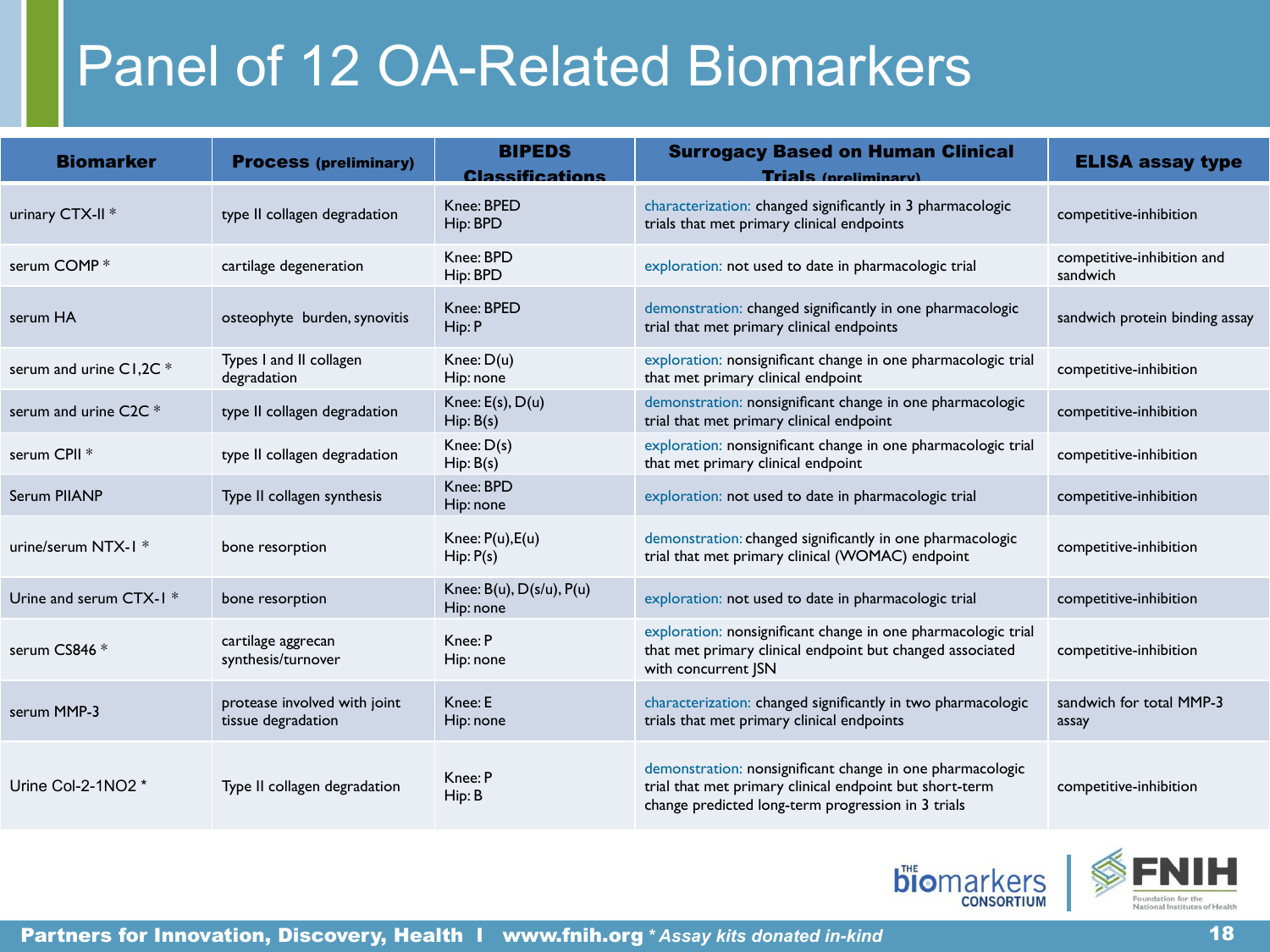## Improving DMOAD Development

The OA Biomarker Project will directly provide DMOAD outcome imaging and biochemical biomarkers that are validated to:

- Be more sensitive and informative than JSN, to show that disease progression has been slowed by investigational therapies (e.g. reduced cartilage loss).
- Correlate slowing of disease progression with symptom improvements (patient pain and function/WOMAC).

Important that validated biomarkers can be used to assess subjects at earlier stages of disease when therapeutics are presumed to be more effective.

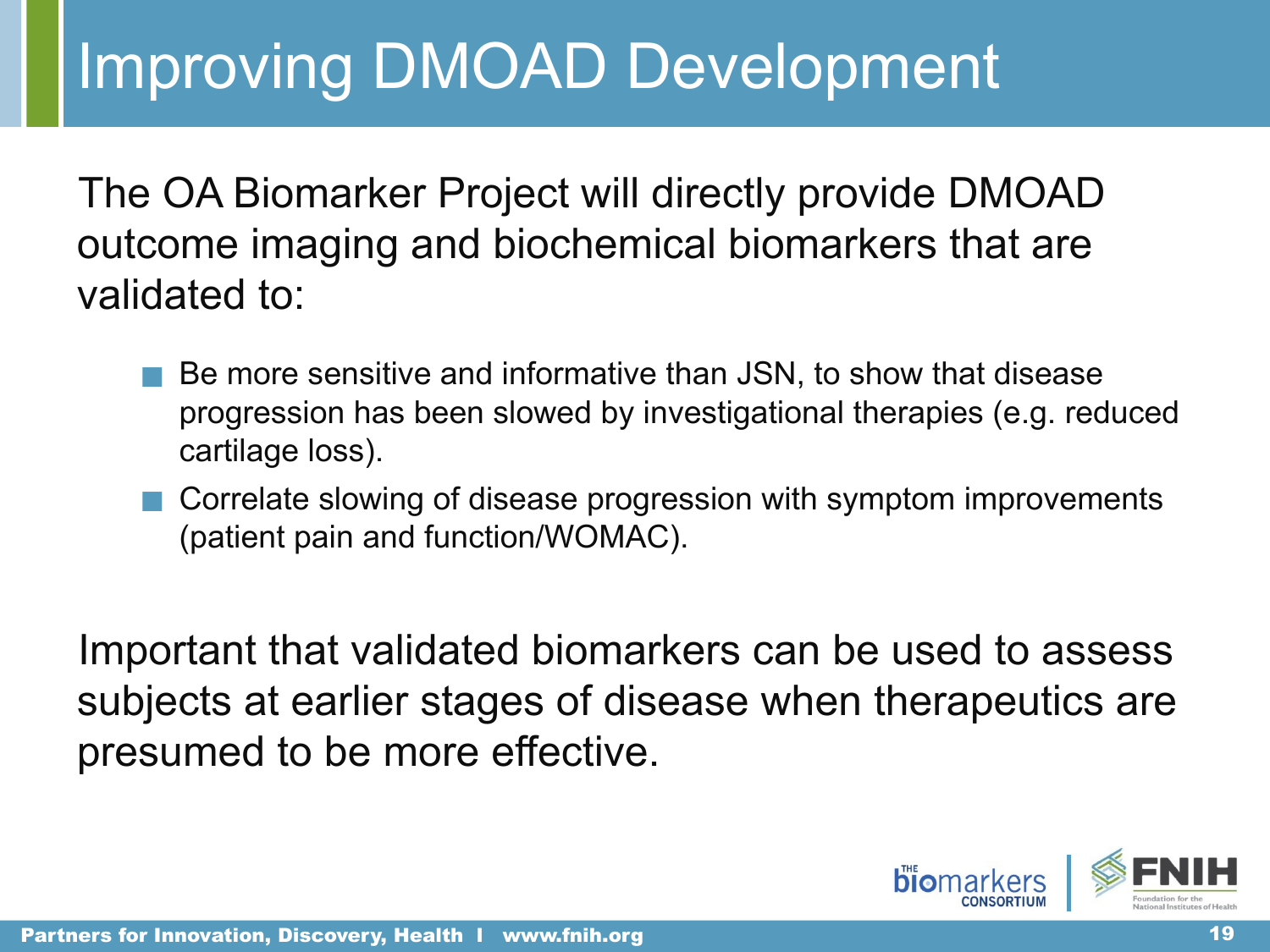## **OA Biomarker Validation**

The conclusion of most experts in the OA drug development field is that the clinical validation and qualification of high potential OA biomarkers is the most effective means to driving breakthroughs that will lead to viable new chemical entities (NCE)

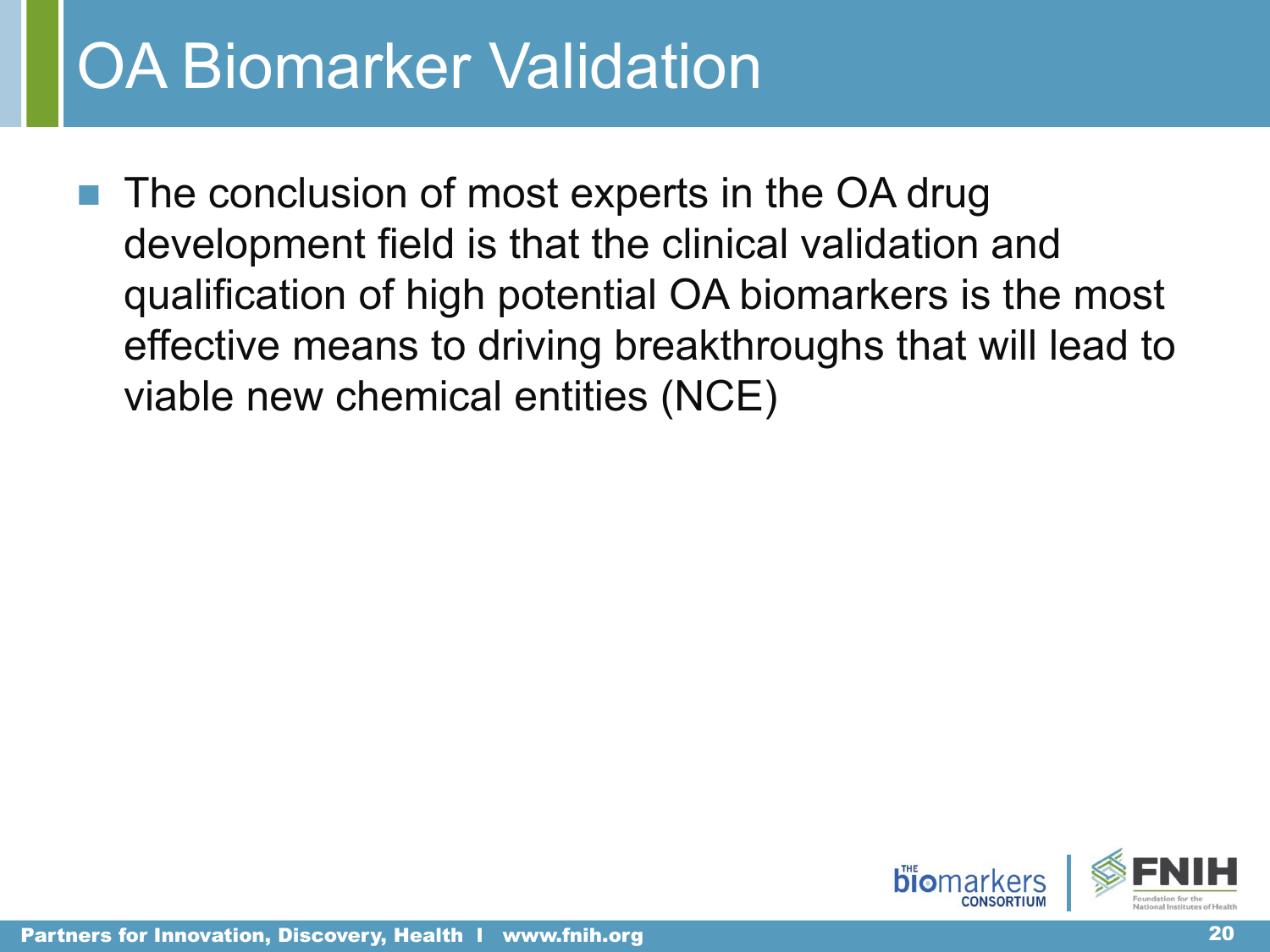## Potential Deliverables

- Qualification of most responsive biomarkers for immediate use in DMOAD clinical trials (either in retrospective analyses or prospective trials)
	- Identification of one or more quantitative MRI measures that surpasses sensitivity of JSN measure, an outmoded biomarker of disease progression and clinical outcome, the current regulatory endpoint

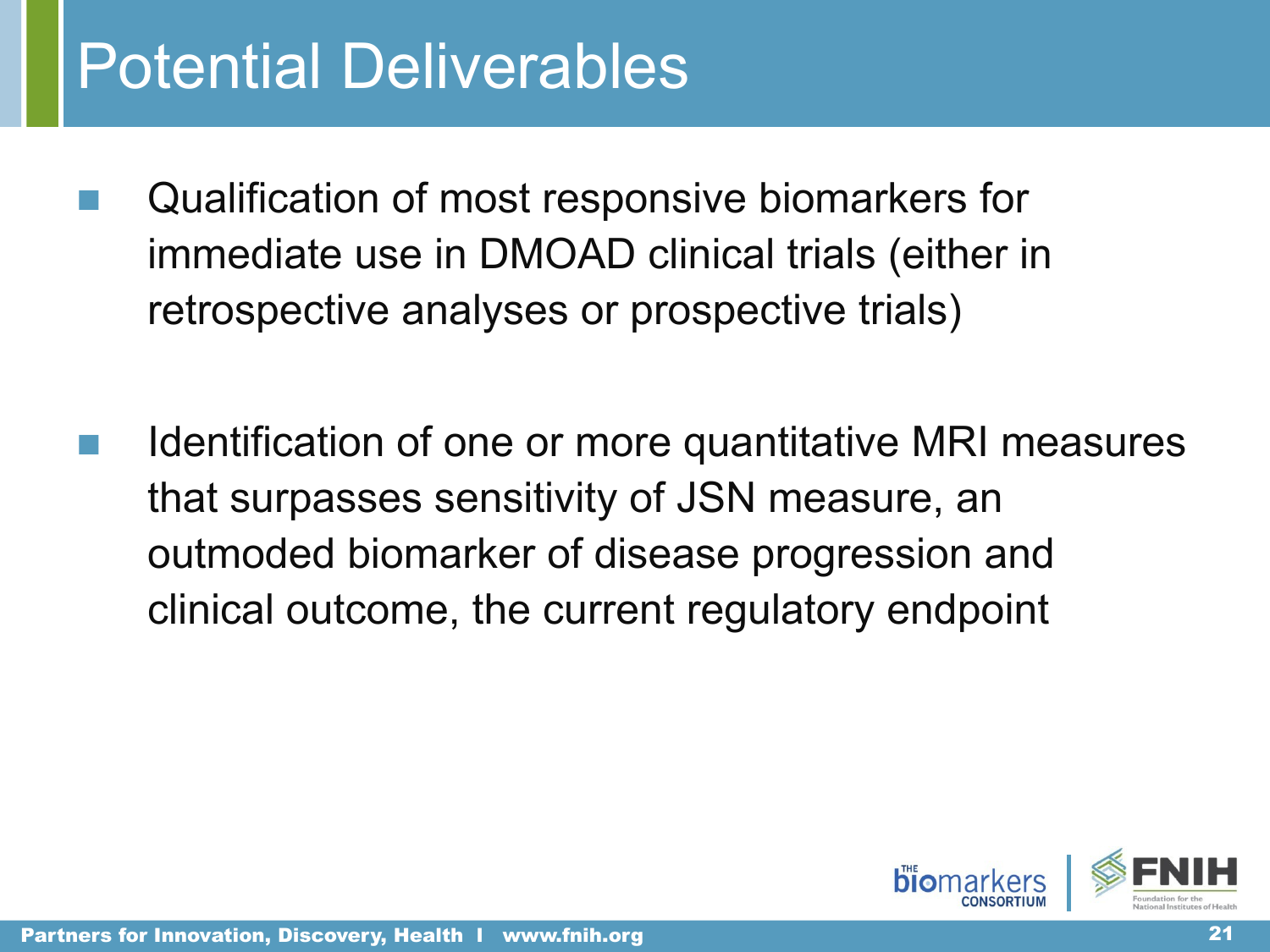# Direct Benefits of OA Biomarkers Project

- Stratification of OA subjects who are progressors; will allow for enrichment of clinical trials with identified progressors
	- Will facilitate smaller, shorter trials more closely linked to clinical outcome endpoints, thereby dramatically reducing OA clinical trial costs
- Will inform the biological and clinical context of marker performance

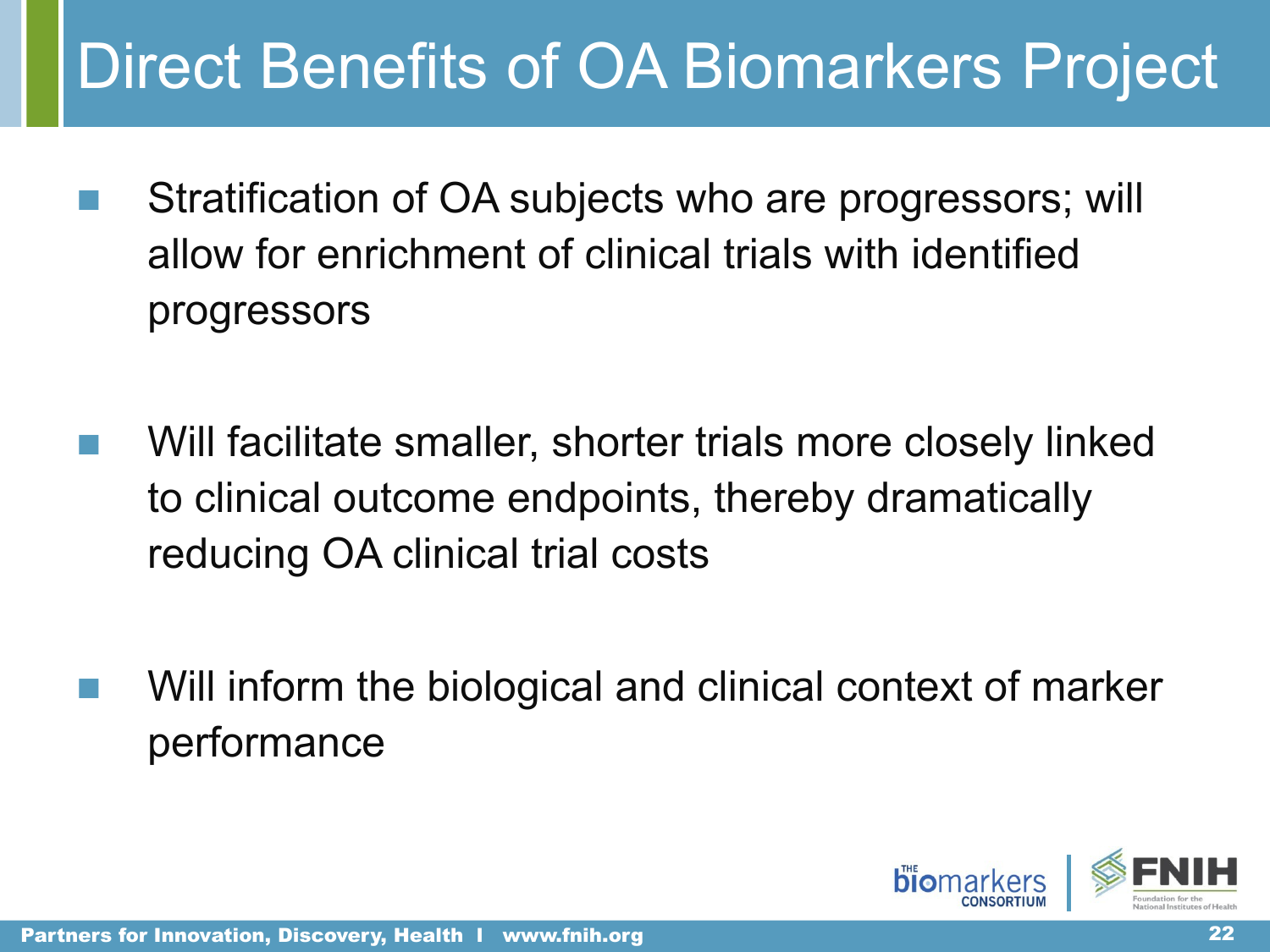# Project Timeline and Status (as of April 18, 2013)

|                                                     | <b>Year 1 2012</b> |    |                | <b>Year 2 2013</b> |    |    | <b>Year 3 2014</b> |                |    |    |    |                                                             |
|-----------------------------------------------------|--------------------|----|----------------|--------------------|----|----|--------------------|----------------|----|----|----|-------------------------------------------------------------|
| Q <sub>1</sub>                                      | Q <sub>2</sub>     | Q3 | Q <sub>4</sub> | Q <sub>1</sub>     | Q2 | Q3 | Q4                 | Q <sub>1</sub> | Q2 | Q3 | Q4 |                                                             |
|                                                     |                    |    |                |                    |    |    |                    |                |    |    |    |                                                             |
|                                                     |                    |    |                |                    |    |    |                    |                |    |    |    |                                                             |
|                                                     |                    |    |                |                    |    |    |                    |                |    |    |    |                                                             |
|                                                     |                    |    |                |                    |    |    |                    |                |    |    |    |                                                             |
|                                                     |                    |    |                |                    |    |    |                    |                |    |    |    |                                                             |
|                                                     |                    |    |                |                    |    |    |                    |                |    |    |    |                                                             |
| Data collection, QC/QA activities, data integration |                    |    |                |                    |    |    |                    |                |    |    |    |                                                             |
|                                                     |                    |    |                |                    |    |    |                    |                |    |    |    |                                                             |
|                                                     |                    |    |                |                    |    |    |                    |                |    |    |    | >50% imaging and<br>25% of serum/urine<br>testing completed |

#### **Key Milestones:**

■**Launch February 14, 2012**

■**6 months post-launch (August 2012)** – Complete recruitment of team, set database infrastructure and mechanisms of data access established, study population defined. **COMPLATED** 

■**8 months post-launch (Oct 2012)** – Biospecimens distributed to bioch**emical marker laboratory and imaging sent to** respective selected imaging vendors. **COMPLETED**

■**18-24 months post-launch (August 2013)** – Completed analysis of imaging endpoints and biochemical marker assays. Raw data sent to UCSF/OAI coordinating center.

■**30 days upon Project Team approval of data analyses** - All data available to scientific researchers via OAI data website; publication of main aims submitted.

■**30 months post-launch (August 2014)** - Preparation and submission of manuscripts



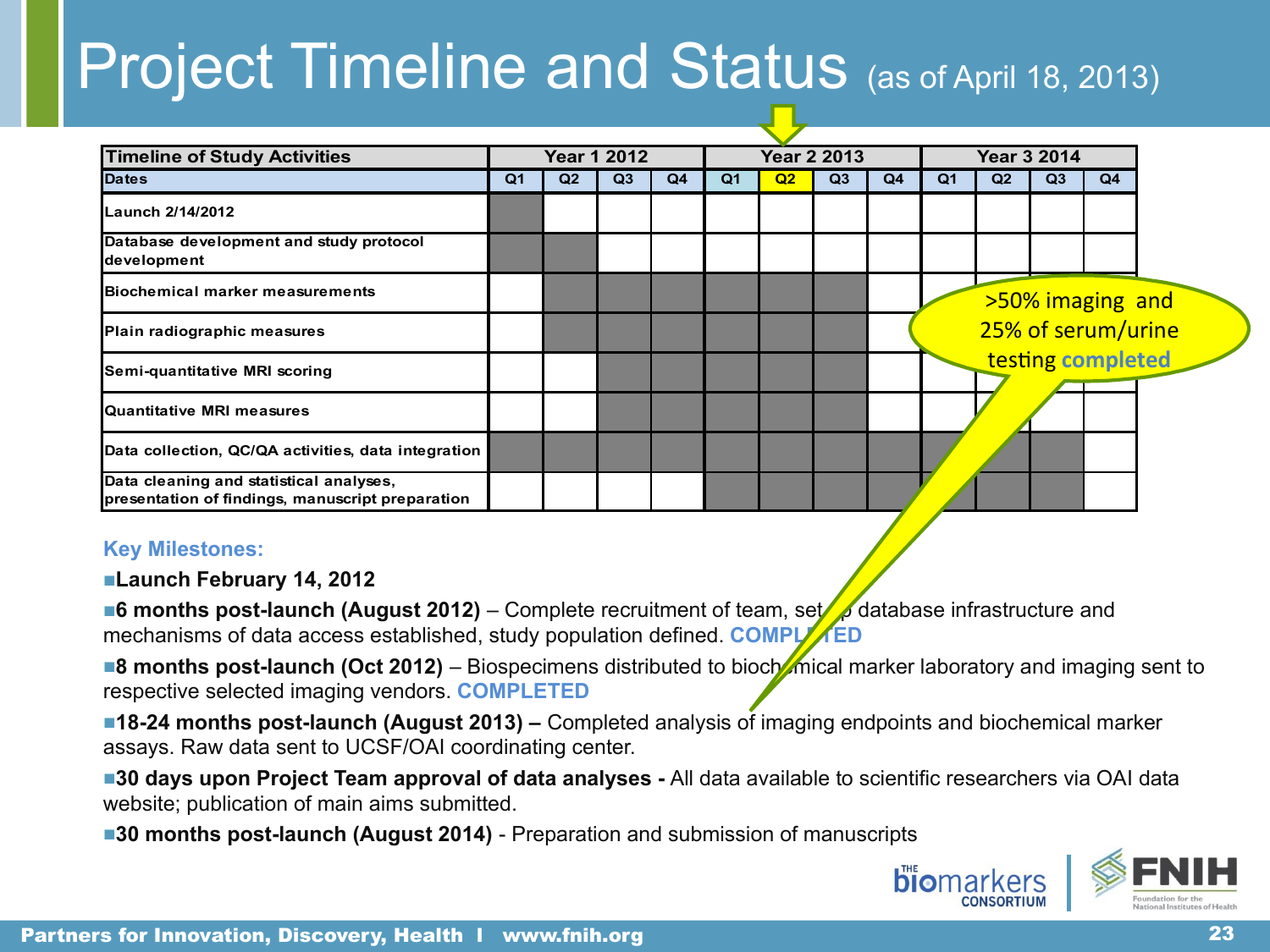## Acknowledgements

- Scientific and financial support for the FNIH OA Biomarkers Consortium and the study are made possible through grants and direct contributions provided by: AbbVie; Amgen Inc.; Arthritis Foundation; Bioiberica S.A.; DePuy Mitek, Inc.; Flexion Therapeutics, Inc.; GlaxoSmithKline; Merck Serono; Rottapharm | Madaus; Sanofi; and Stryker.
- The OAI is a public-private partnership comprised of five contracts (N01-AR-2-2258; N01-AR-2-2259; N01-AR-2-2260; N01-AR-2-2261; N01-AR-2-2262) funded by the National Institutes of Health. Funding partners include Merck Research Laboratories; Novartis Pharmaceuticals Corporation, GlaxoSmithKline; and Pfizer, Inc.
- In-kind donations to support biochemical tests are being provided by: Alere Inc.; ARTIALIS S.A.; BioVendor – Laboratorni medicina a.s.; IBEX Pharmaceuticals Inc.; Immunodiagnostic Systems Ltd; and Quidel Corporation.
- Private sector funding for the Consortium and OAI is managed by the Foundation for the National Institutes of Health.